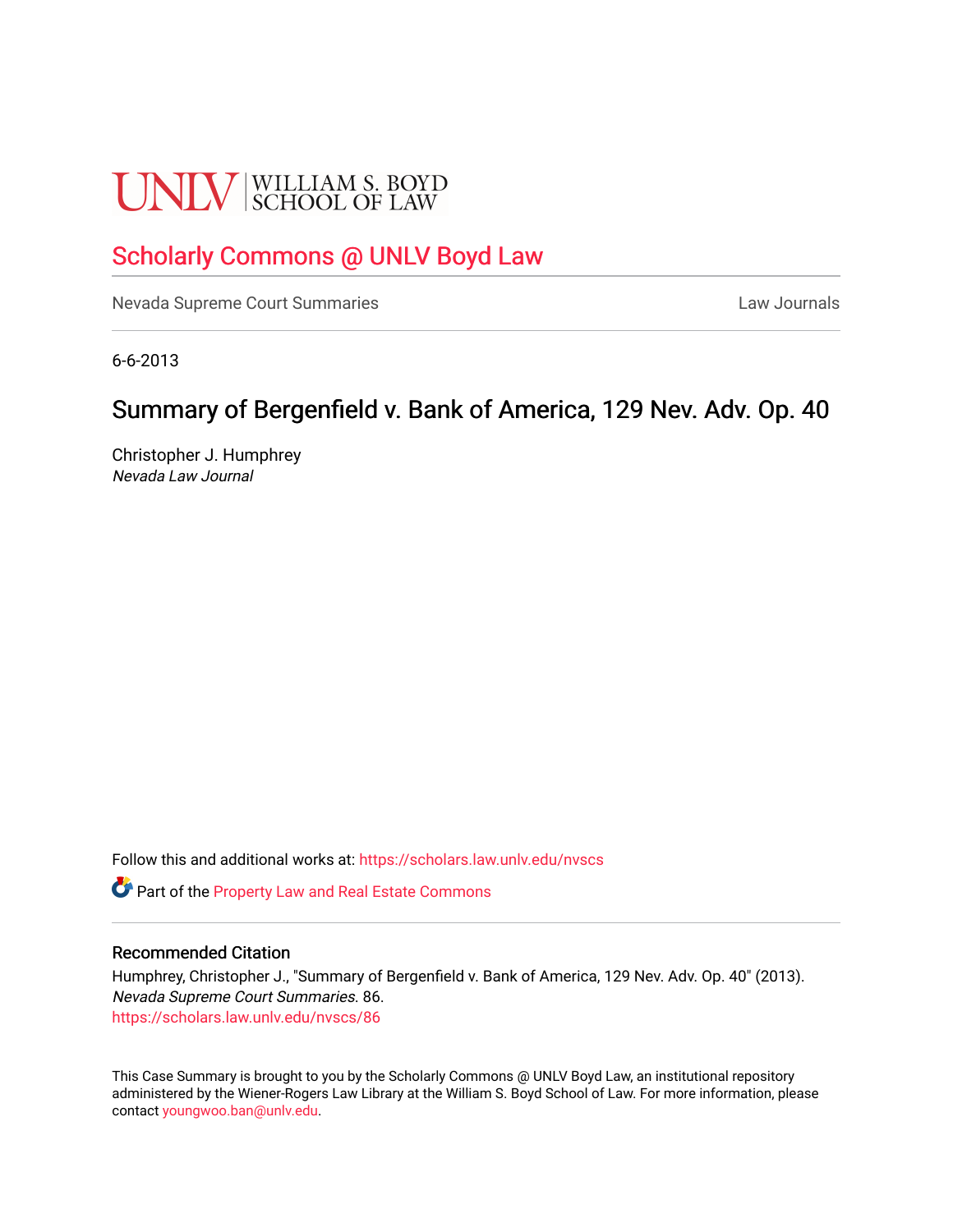*Bergenfield v. Bank of America*, 129 Nev. Adv. Op. 40 (June 6, 2013)<sup>1</sup>

## REAL ESTATE FINANCE – MEDIATION, NONJUDICIAL FORECLOSURE

#### **Summary**

This is an appeal from a district court order denying a petition for judicial review in a Foreclosure Mediation Program matter.

#### **Disposition/Outcome**

In Nevada's Foreclosure Mediation Program, where a deed of trust and promissory note are held by different entities, the note holder's sole attendance at the mediation is insufficient to satisfy the statutory requirement that the deed of trust beneficiary also attend and participate in the mediation.

#### **Facts and Procedural History**

Marcia Bergenfield obtained a home loan from Countrywide Home Loans, Inc., and executed a promissory note in Countrywide's favor. The note was secured by a deed of trust that listed Mortgage Electronic Registration Systems (MERS) as the beneficiary. MERS subsequently assigned the deed of trust to HSBC Bank USA. Countrywide endorsed the promissory note in blank, giving the possessor of the note entitlement to payment. Bank of America then acquired Countrywide.

Bergenfield defaulted on the note and elected to participate in the Foreclosure Mediation Program (FMP). HSBC did not send a representative to the mediation, but BAC Home Loans Servicing appeared on behalf of Bank of America. The parties at mediation were unable to reach an agreement, and Bergenfield filed a petition for judicial review. The district court denied the petition on the basis that the statutory requirements were met—the parties had addressed the document production issues to the court's satisfaction, BAC had the authority to negotiate, and participated in good faith.

#### **Discussion**

Nevada law permits the severance and independent transfer of a deed of trust and promissory note without affecting the right to ultimately foreclose.<sup>2</sup> Thus it was permissible for Bank of America to hold the note, and for HSBC to remain beneficiary of the deed of trust. However, in a nonjudicial foreclosure, the party seeking to foreclose must be both the note holder, and the beneficiary of the deed of trust.<sup>3</sup> NRS  $107.086(4)$  mandates that a deed of trust beneficiary must attend the mediation itself or through a representative either with authority to modify the loan, or with unfettered access to a person with such authority.<sup>4</sup> If the deed of trust

 $\frac{1}{1}$ 

<sup>&</sup>lt;sup>1</sup> By Christopher J. Humphrey.<br><sup>2</sup> Edelstein v. Bank of N.Y. Mellon, 128 Nev. \_\_\_, \_\_\_, 286 P.3d 249, 258-60 (2012).<br><sup>3</sup> *Id.* 

 $4$  Leyva v. Nat'l Default Servicing Corp., 127 Nev.  $\qquad$ ,  $255$  P.3d 1275, 1278 (2011).